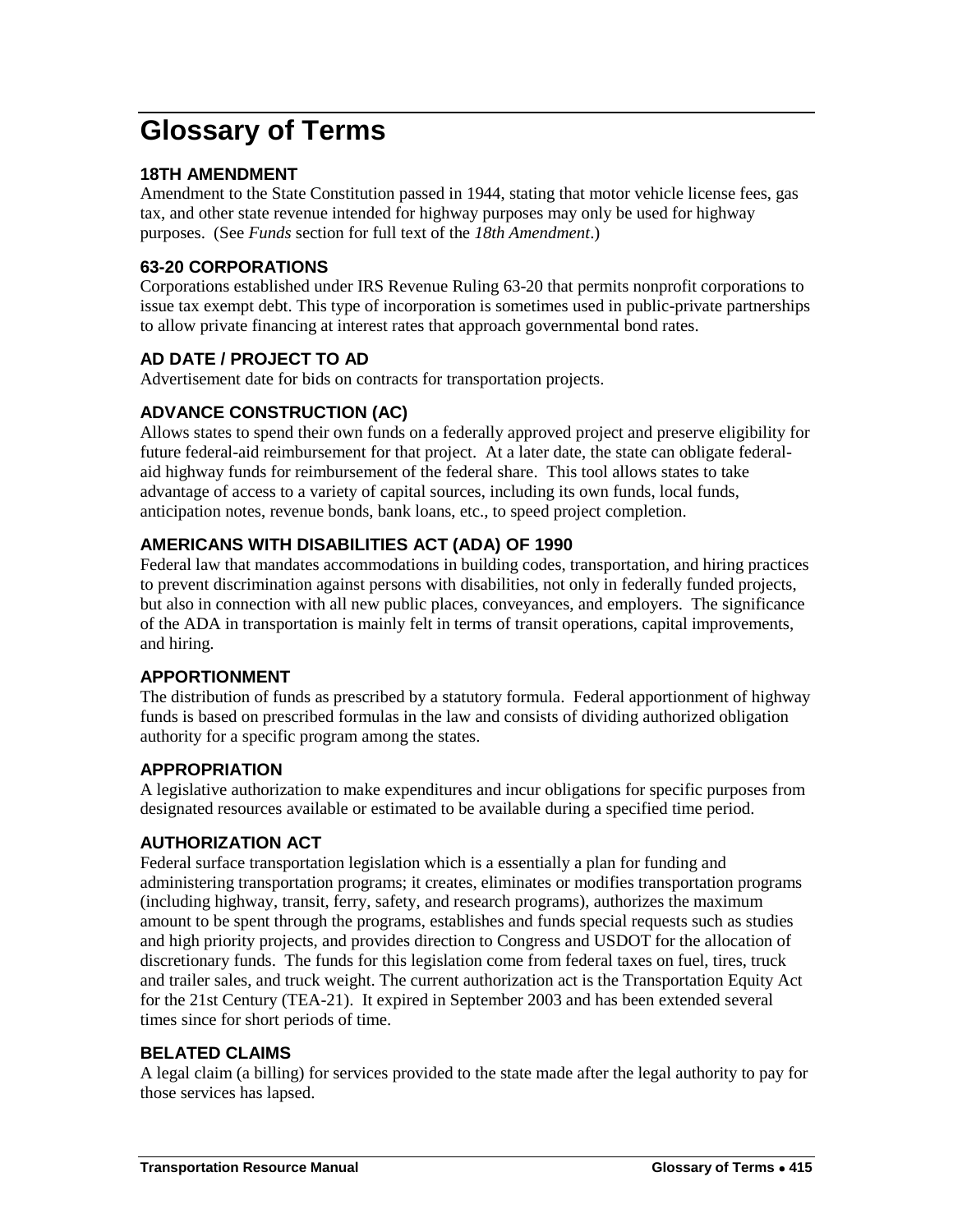## **BIENNIUM (State)**

A 24-month fiscal period extending from July 1 of odd-numbered years to June 30 of the next odd-numbered year.

## **BITUMINOUS SURFACE TREATMENT (BST)**

One or more applications of sprayed-on liquid asphalt followed by a layer of suitable aggregate to protect and preserve the surface, maintain the structural integrity or restore the surface texture and skid resistance of the roadway. Generally, BSTs are performed on low volume roadways. (See Chip Seal)

#### **BOND**

A written promise to pay a specified sum of money, called the face value or principal amount, at a specified date or dates in the future, called the maturity date(s), together with periodic interest at a specified rate.

## **BUDGET**

A plan of financial operations embodying an estimate of proposed expenditures for a given period and the proposed means of financing them.

#### **BUDGET AUTHORITY**

In federal funding, empowerment by Congress that allows federal agencies to incur obligations to spend or lend money. This empowerment is generally in the form of appropriations; however, for the major highway program categories, it is in the form of "contract authority."

## **CAPITAL BUDGET**

The portions of a budget, or a separate budget, devoted to proposed improvements or additions to capital assets and a means of financing those additions. In Washington State, the budgeting of capital projects financed from general fund bonds is often referred to as the Capital Budget, while transportation capital projects are included within the Transportation Budget which includes both operating and capital appropriations for transportation agencies.

#### **CARRY FORWARD**

Identifies the base level of expenditures necessary to carry legislative authorizations in the ensuing biennium. The base includes carry forward of salary and comparable worth increases, legislatively mandated workload, or service changes and eliminations of nonrecurring costs.

#### **CHIP SEAL**

A single application of Bituminous Surface Treatment (BST) applied to existing pavement surfaces to correct surface raveling and oxidation of old pavements. Chip seal also provides a waterproof cover for an existing pavement structure.

#### **CITY TRANPSPORTATION AUTHORITY**

A municipal corporation authorized by the state legislature to perform a public monorail function. The CTA has that authority for the city of Seattle. The term "Seattle Popular Monorail Authority" is the popular name for the CTA.

#### **CLEAN AIR ACT AMENDMENTS OF 1990**

Federal law that identifies "mobile sources" (vehicles) as primary sources of pollution and calls for stringent new requirements in metropolitan areas and states where attainment of National Ambient Air Quality Standards (NAAQS) is or could be a problem.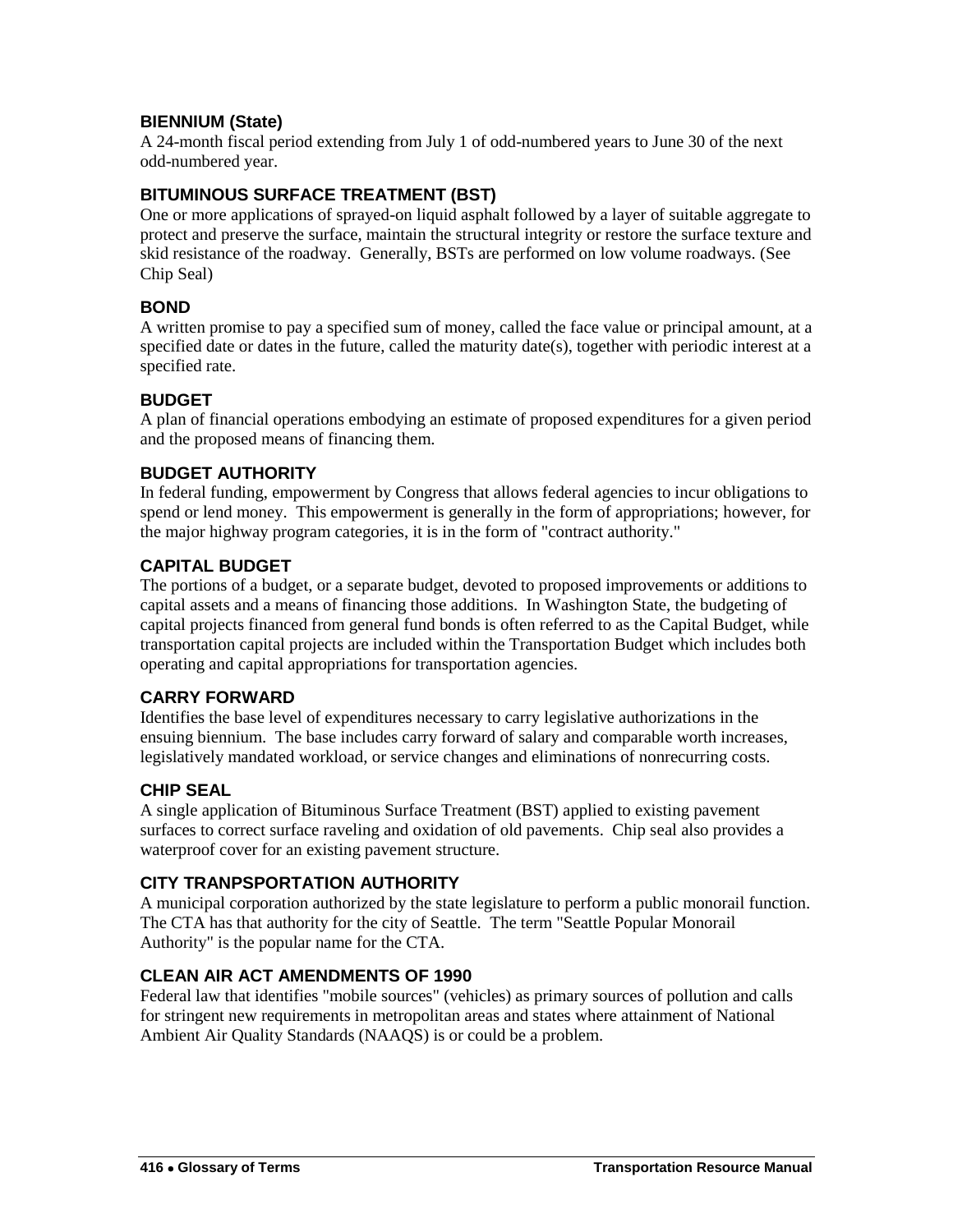## **COMBINED LICENSING FEE**

A fee which includes the base vehicle registration fee and a tax based on gross weight. The fee is levied on truck registrations within the state. RCW 46.16.070 and 46.16.085

## **COMMUTE TRIP REDUCTION LAW (CTR)**

This state law requires major employers in the nine most populous counties of the state to reduce the number of single-occupant vehicle (SOV) trips and the number of vehicle miles traveled (VMT) by their employees. Other employers in those counties can also volunteer to participate in the program. The SOV trips and VMT must be reduced from a baseline year within homogeneous trip-reduction zones. The reductions are 15 percent after 2 years, 20 percent after 4 years, 25 percent after 6 years, and 35 percent after 12 years. RCW 70.94.524 - 70.94.600.

#### **COMMUTER RAIL**

A passenger railroad service using tracks that are part of the general commercial railroad system. The service is mainly for commuters and operates principally during commute rush hours. Typically this type of service uses rail cars whose seating capacity is greater than intercity rail cars that are designed for longer distances.

#### **COMPREHENSIVE PLAN**

A city's or county's plan for long-term development. Also a legal document required by the state's Growth Management Act. The detailed requirements for the plan are outlined in RCW 36.70A.

#### **CONCURRENCY**

The Growth Management Act requirement that adequate public services and facilities such as water, sewer, storm drainage, and transportation infrastructure must be available or planned and funded concurrent with occupancy of new development. Also, the level of service for that infrastructure must meet standards set by the city or county.

#### **CONFORMITY**

A federal and state requirement that transportation plans, programs, and projects should improve, not worsen air quality. Conformity applies in those counties in which there is a nonattainment area for carbon monoxide, particulate matter, or ozone.

#### **CONGESTION MANAGEMENT SYSTEMS (CMS)**

Federal law requires large metropolitan areas (200,000 population or more) and states to develop management plans that make new and existing transportation.

#### **CONGESTION MITIGATION AND AIR QUALITY IMPROVEMENT PROGRAM (CMAQ)**

A categorical funding program in the federal surface transportation law that establishes criteria and funding for projects and activities to reduce congestion and improve ambient air quality. To be eligible for CMAQ, projects and activities must contribute to achieving National Ambient Air Quality Standards and must be included in a Transportation Improvement Program (TIP).

#### **COUNTY ROAD ADMINISTRATIVE BOARD (CRAB)**

CRAB is an oversight agency for county road organizations. As part of that function, it administers the Rural Arterial and the County Arterial preservation programs for the state.

#### **COUNTY TRANSPORTATION AUTHORITY**

A governing authority for local public transportation service. Three County Commissioners and three city elected officials are the governing board. Gray's Harbor Transit is the only such agency to date.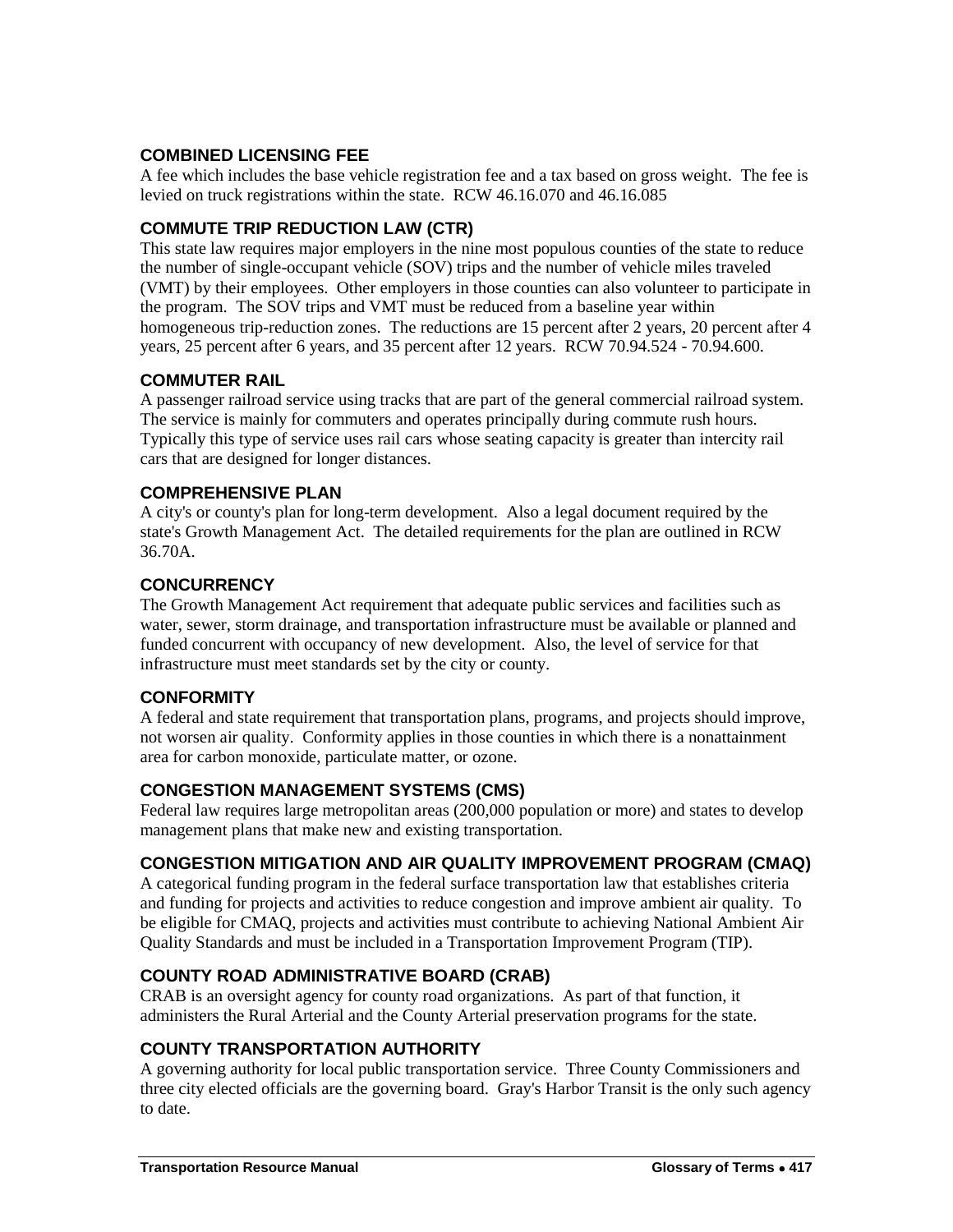#### **DESIGN-BID-BUILD**

The "standard" contracting and project procurement procedure. The design of the project is performed prior to the advertisement of the project for bid. The project is awarded to the lowest responsive bidder. The construction of the project is performed by the successful low-bid contractor.

#### **DESIGN-BUILD**

A contracting and project procurement procedure. The design/build concept allows the contractor flexibility in the selection of design, materials, and construction methods. Under the design/build concept, the contracting agency identifies the parameters for the desired end result and establishes the minimum design criteria. The prospective bidders then develop design proposals. The submitted proposals are rated by the contracting agency on the basis of design quality, timeliness, management capability, and cost.

## **DISTRIBUTION FORMULA**

Refers to the statutorily defined formula for allocating state motor fuel tax revenues to specific programs and entities.

## **EIGHTEENTH AMENDMENT**

Amendment to the State Constitution passed in 1944, stating that motor vehicle license fees, gas tax, and other state revenue intended for highway purposes may only be used for highway purposes.

## **EXCISE TAX**

A tax imposed on the performance of an act, the engaging in an occupation, or the enjoyment of a privilege. May be applied to transactions based upon the value of the goods sold (e.g., sales tax or liquor tax) or on the units sold (gas tax or cigarette tax).

#### **FIREWALL**

A budgetary device separating certain federal spending within the discretionary spending category from other spending in the discretionary category. Spending for programs with firewalls may not be reduced in order to increase spending for other discretionary programs. The TEA-21 establishes, for fiscal years 1999-2003, a firewall to protect highway, highway safety, and transit revenue from being diverted to the general fund or not being spent.

#### **FISCAL YEAR (Federal)**

A 12-month period extending from October 1 in one calendar year to September 30 of the next calendar year. Federal Fiscal Year (FFY) 2003 will extend from October 1, 2002, to September 30, 2003.

## **FISCAL YEAR (State)**

A 12-month period extending from July 1 in one calendar to June 30 of the next calendar year.

#### **FUND**

A fiscal and accounting entity with a self-balancing set of accounts recording case and other financial resources, together with all related liabilities and residual equities or balances, and changes, which are segregated for the purpose of carrying on specific activities or attaining certain objectives in accordance with special regulations, restrictions, or limitations.

#### **FULL FAITH AND CREDIT**

The pledge of the full taxing and borrowing powers of a government to pay its debt obligations.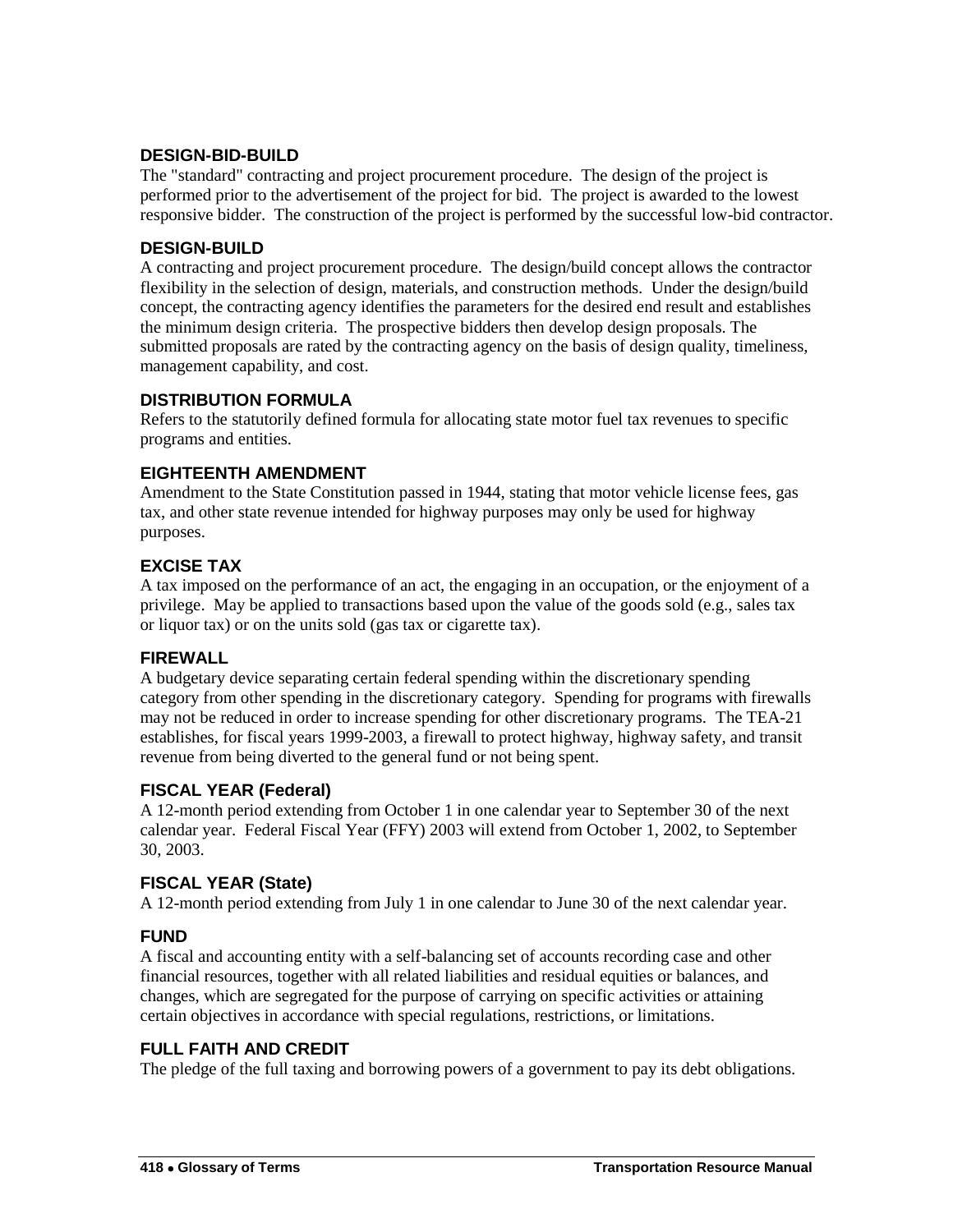## **GENERAL OBLIGATION (G.O.) BOND**

A security backed by the full faith and credit of a state, locality, or other governmental authority. In the event of a default, holders of general obligation bonds have the right to compel a tax levy, other borrowing, or legislative appropriation in order to satisfy the debt obligation.

## **GRANT ANTICIPATION NOTES (GAN)**

Short-term debt that is secured by grant money expected to be received after debt is issued. A GARVEE is a special type of GAN that is repaid with federal highway funds (see Grant Anticipation Revenue Vehicle).

## **GRANT ANTICIPATION REVENUE VEHICLE (GARVEE)**

A GARVEE is any bond or other form of debt repayable, either exclusively or primarily, with future federal-aid highway funds under Section 122 of Title 23 of the United States Code. Although the source of payment is federal-aid funds, GARVEE's cannot be backed by a federal guarantee, but are issued at the sole discretion of, and on the security of, the state issuing entity.

#### **GAS TAX**

Also known as the motor fuel tax. Includes taxes on motor vehicle fuel and special fuel. This tax is levied against each gallon of motor fuel. RCW 82.36

#### **GENERAL FUND**

The main source of funds for general state government. RCW 43.79

#### **GROSS WEIGHT FEE**

Part of the combined licensing fee that is paid by trucks, buses, and for-hire vehicles, and is based upon the combined weight of vehicles and cargo.

#### **GROWTH MANAGEMENT ACT (GMA)**

A state law passed by the Legislature in 1990 and amended in 1991 which addresses the negative consequences of unprecedented population growth and suburban sprawl in Washington State. The GMA requires all cities and counties in the state to do some planning and has more extensive requirements for the largest and fastest-growing counties and cities in the state. Its requirements include guaranteeing the consistency of transportation and capital facilities plans with land use plans. RCW 36.70

#### **HIGH CAPACITY TRANSPORTATION**

Express or commuter service that operates on exclusive right-of-way, such as rail, bus ways, and HOV lanes.

#### **HIGH OCCUPANCY VEHICLE (HOV)**

An automobile, van, pick-up truck, or bus that carries enough people to travel in the HOV or Diamond Lane. In Washington State, most HOV lanes require that two or more persons travel together, although in some places three people are required.

#### **HIGH-SPEED RAIL**

A passenger railroad service offering high-speed service connecting cities or regions. Most highspeed rail systems operate in exclusive rights-of-way all or most of the time, but may share tracks with conventional railroad services in certain areas. The Japanese Shinkansen and French TGV are examples of the highest speed systems, and the Swedish X-2000 and Amtrak's Northeast Metroliner service are examples of slower high-speed systems.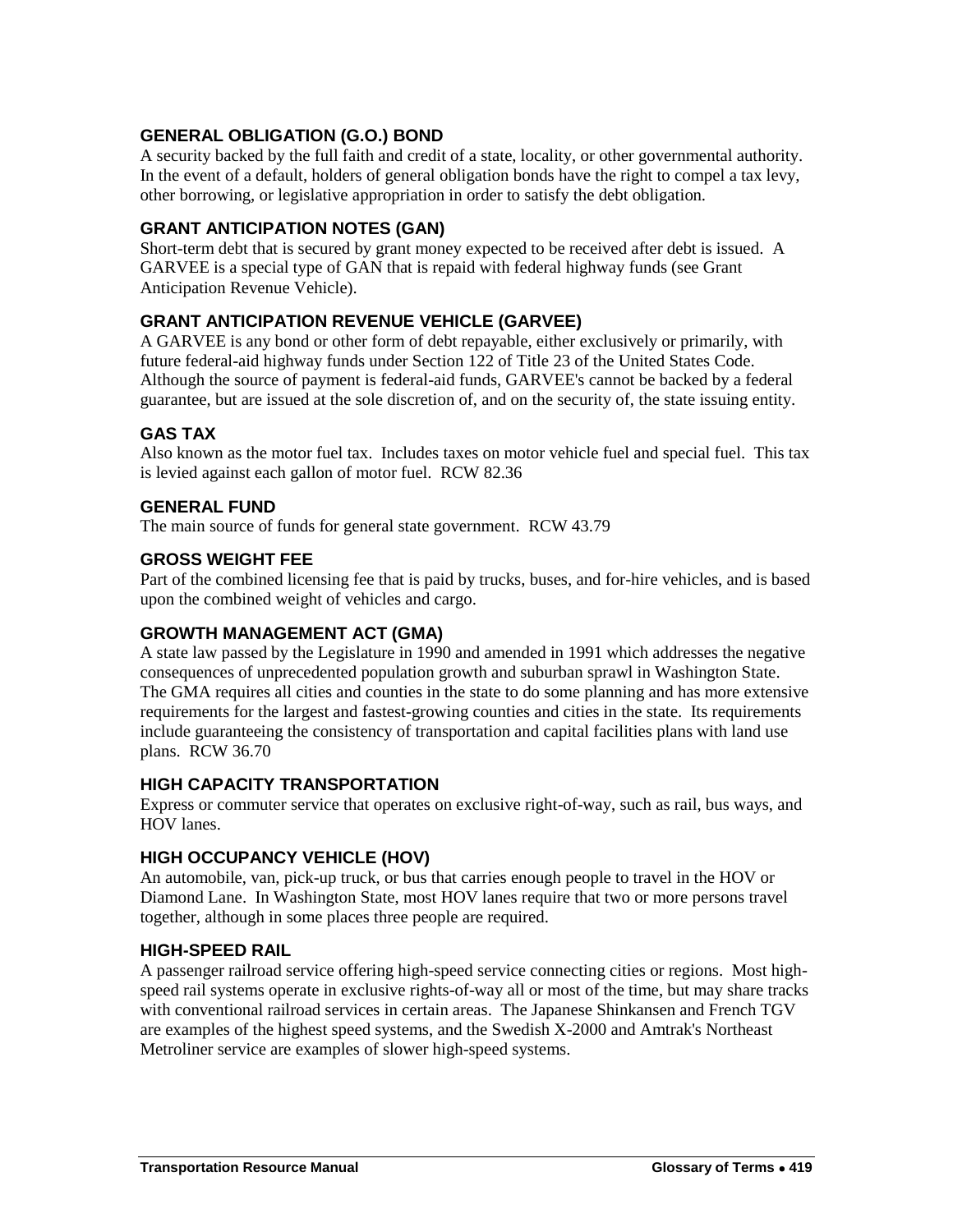## **INTELLIGENT VEHICLE HIGHWAY SYSTEMS (IVHS)**

Refers to the advanced technology applications that automate highway and vehicle systems to enable more efficient and safer use of existing highways. Also known as Intelligent Transportation System (ITS).

## **INTERCITY PASSENGER RAIL**

A passenger railroad service using either exclusive railroad tracks or tracks that are part of the general railroad system. Such service connects cities or regions, often crossing state boundaries. By federal law, Amtrak has exclusive rights to provide intercity service.

## **INTERMODAL SURFACE TRANSPORTATION EFFICIENCY ACT OF 1991 (ISTEA)**

The 1991 – 1998 federal surface transportation act which preceded TEA-21. (See "Authorization Act" for description of legislation.)

## **INTERNATIONAL FUEL TAX AGREEMENT (IFTA)**

An agreement whereby states and provinces collect special fuel taxes from interstate truckers based in that state or province and distribute the taxes due to other jurisdictions. Each trucking company on a quarterly basis determines fuel taxes owed to each jurisdiction based on miles traveled and the tax rate in each jurisdiction.

## **INTERNATIONAL REGISTRATION PLAN (IRP)**

An agreement whereby states and provinces collect motor vehicle registration fees from interstate truckers based in that state or province and distribute the taxes due to other jurisdictions. Each trucking company determines registration fees owed to each jurisdiction based on miles traveled and the tax rate in each jurisdiction.

## **JOINT TRANSPORTATION COMMITTEE (JTC)**

The Joint Transportation Committee (JTC) was created during the 2005 Legislative Session. The purpose of the committee is to review and research transportation programs and issues to better inform state and local government policymakers, including legislators. The JTC's executive committee consists of the chairs and ranking members of the House Transportation Committee and the Senate Transportation Committee. The chairs of the House and Senate Transportation Committees serve as co-chairs of the JTC. Other legislators who are not JTC members may serve on JTC working groups depending on the subject matter of the committee's oversight and research projects.

## **LEVEL-OF-SERVICE (LOS)**

A qualitative measure describing operational conditions within a traffic stream. This term refers to a standard measurement which reflects the relative ease of traffic flow on a scale of A to F, with free-flow being rated LOS-A and congested conditions rated as LOS-F. The counties or cities must cooperatively develop level-of-service standards for public services and infrastructure as a part of the policies governing growth management.

#### **LIMITATION ON OBLIGATIONS**

A limit on the amount of federal assistance that may be obligated during a specified time period. A limitation on obligations does not affect the scheduled apportionment or allocation of funds; it just controls the rate at which these funds may be used.

#### **LIGHT RAIL**

A range of electric-powered rail systems, from street cars operated as single units on streets with mixed traffic to trains of vehicles operating in exclusive, grade separated rights-of-way. The distinction between light rail transit and heavy rail is primarily based on carrying capacity; the latter carries more passengers. Another difference is that light rail transit draws its power from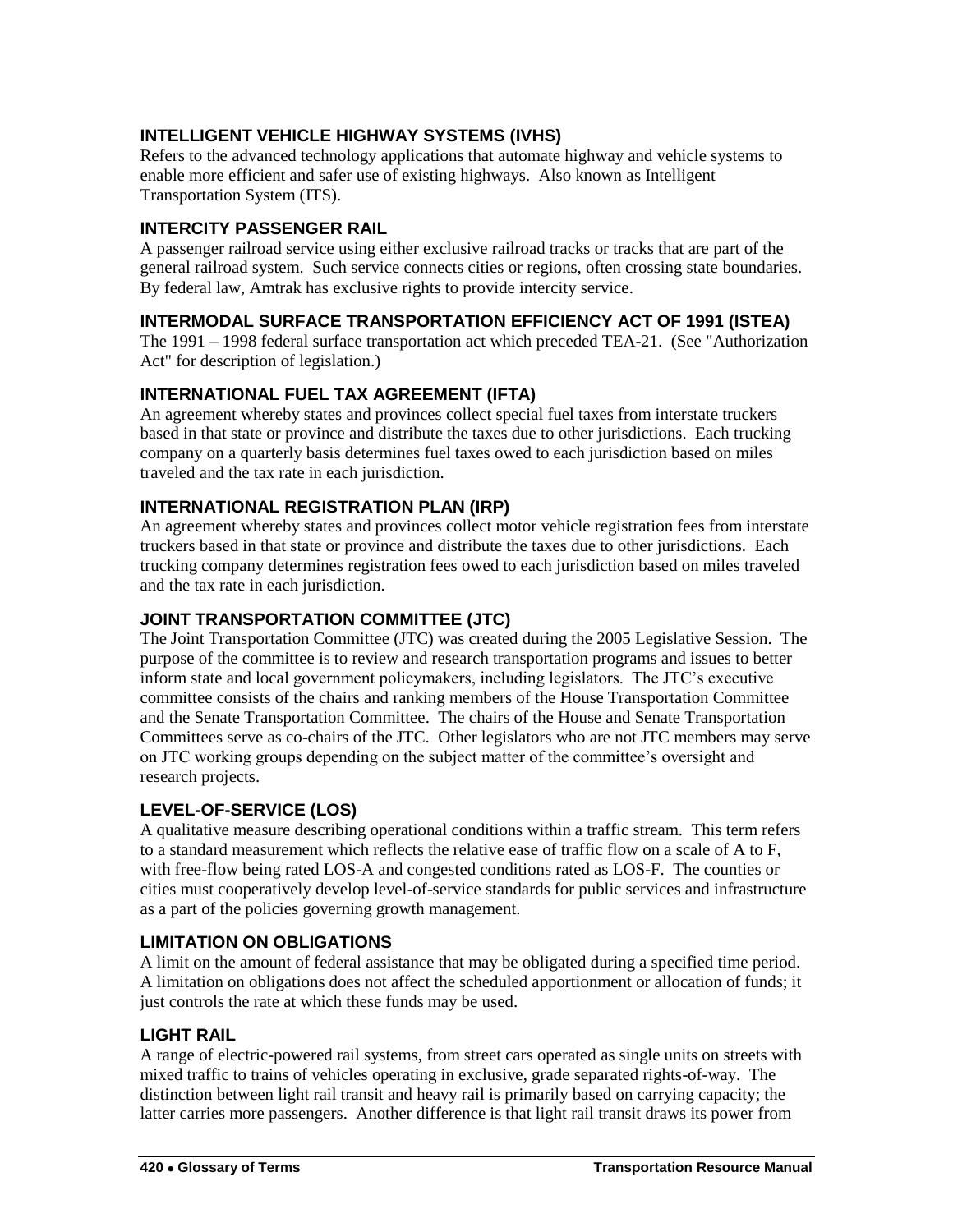overhead catenaries, while heavy rail's power comes from an electric power source along the track. Portland's MAX system operates both in mixed traffic and on exclusive rights-of-way.

## **LONG-RANGE PLAN**

A 20-year forecast plan now required at both the metropolitan and state levels, that must consider a wide range of social, environmental, energy, and economic factors in determining overall regional goals and how transportation can best meet these goals.

## **MAINTENANCE LEVEL**

Identifies the additional cost of mandatory service and activities.

## **METROPOLITAN PLANNING ORGANIZATION**

The agency designated by the Governor (or Governors in a multi-state area) to administer the federally required transportation planning process in a metropolitan area. An MPO must be in place in every urbanized area with a population over 50,000. The MPO is responsible for the 20 year long-range plan and the Transportation Improvement Program. The official name for an MPO may also be Council of Governments, Planning Association, Planning Authority, Regional or Area Planning Council, or Regional or Area Planning Commission. The ISTEA provides procedures under which local governments and Governor(s) may designate or redesignate an MPO.

## **MONORAIL**

A single track, elevated public transportation system. The term also refers to the municipal corporation defined in RCW 36.94.010 and approved by voters of Seattle in November 2002.

#### **MOTOR VEHICLE ACCOUNT**

An accounting entity used to track Motor Vehicle Fund revenues not deposited into other special purpose accounts in the Motor Vehicle Fund. RCW 46.68.707

#### **MOTOR VEHICLE EXCISE TAX (MVET)**

Tax imposed on vehicle owners for the privilege of owning and operating motor vehicles in Washington. Prior to repeal in 2000, the rate on most vehicles was 2.2 percent of vehicle value. Vehicle value is determined by statutory valuation schedules and the original manufacturer's suggested retail price (MSRP) for vehicle. The excise tax was also an option for local high capacity transit and HOV lane development in King, Pierce, and Snohomish counties. In 2002, Initiative 776 set the gross weight fee for small trucks at \$30 per year, repealed the authorization for MVET for high capacity transit, and repealed the \$15 local option vehicle fee.

#### **MOTOR VEHICLE FUND**

A fund containing receipts from motor fuel taxes; motor vehicle registration licenses, permits, and fees; and other transportation user fees. May only be used for highway purposes as provided in the 18th Amendment of the State Constitution. Contains several special purpose accounts, including the Motor Vehicle Fund-Basic Account, which is often referred to interchangeably as the Motor Vehicle Account or Motor Vehicle Fund. The State Patrol Highway Account is also part of the larger, roll-up Motor Vehicle Fund.

#### **MULTIMODAL TRANSPORTATION ACCOUNT**

Account where certain transportation monies which are not constitutionally restricted to highways are deposited.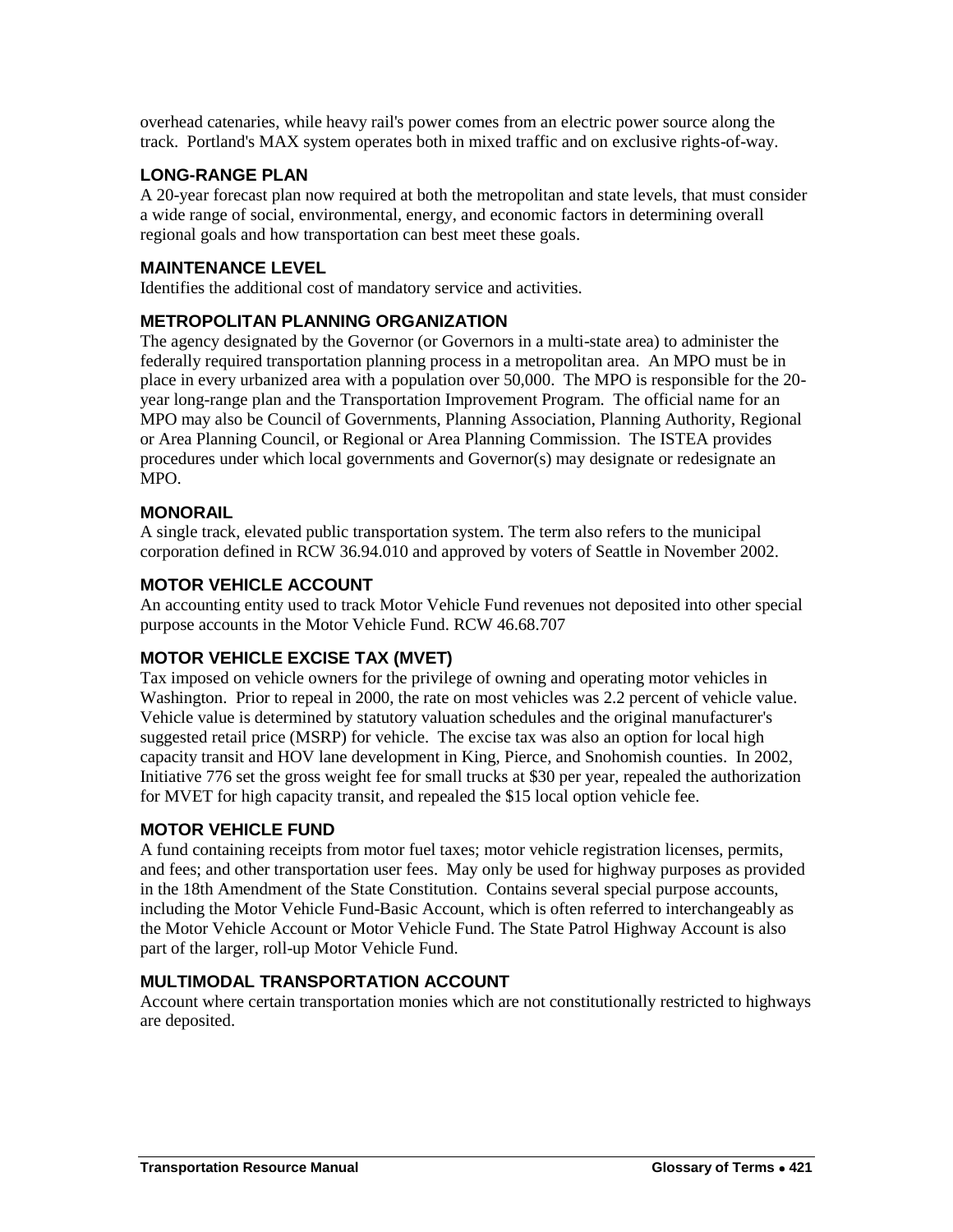## **NATIONAL AMBIENT AIR QUALITY STANDARDS (NAAQS)**

Standards created by the Environmental Protection Agency (EPA) to help mitigate the health impacts of air pollution. The EPA established NAAQS measures for six pollutants: carbon monoxide, ozone, particulate matter, lead, sulfur dioxide, and nitrous oxide.

#### **NATIONAL HIGHWAY SYSTEM (NHS)**

Designated by Congress in 1995. The NHS contains all Interstate routes, a large percentage of urban and rural principal arterials, and strategic highways and connectors. The ISTEA funding was available for the NHS.

#### **NATIONAL POLLUTION DISCHARGE ELIMINATION SYSTEM (NPDES)**

A part of the Clean Water Act that requires point source dischargers of pollutants to obtain a permit. The Department of Transportation is affected by this requirement because of highway runoff. The Department of Ecology administers the permitting process.

#### **NET FOR DISTRIBUTION**

As applied to the gas tax: gross collections less refunds for nonhighway use, transfers to nonhighway accounts in lieu of refunds, administrative expenses of the Department of Licensing.

#### **NICKEL ACCOUNT**

Account enacted to finance a list of highway improvements identified in the 2003 transportation budget and revenue package. Primarily funded by a 5 cent tax increase and a 15 percent increase in truck weight fees. Funds placed into this account are subject to the  $18<sup>th</sup>$  Amendment of the Washington State Constitution and may only be used for highway purposes. (See *Funds* section for full text of the *18th Amendment*.)

#### **NONATTAINMENT AREA**

A nonattainment area does not meet the National Ambient Air Quality Standards. In Washington, Seattle/Tacoma, Spokane, and Vancouver are nonattainment areas for ozone and/or carbon monoxide. There are other nonattainment areas for particulate matter.

#### **OBLIGATION**

Commitment made by federal agencies to pay out money as distinct from the actual payments, which are "outlays." Generally, obligations are incurred after the enactments of budget authority.

#### **OBLIGATION AUTHORITY**

An annual determined limitation on the obligation of funds distributed through the federal budget. It controls the rate at which these funds may be used.

#### **OFFICE OF FINANCIAL MANAGEMENT (OFM)**

The agency that, on behalf of the Governor, develops budget proposals, manages agency budgets, develops state policy, generates official state demographic statistics, oversees accounting for state government, and performs other related functions.

#### **OPERATING BUDGET**

Plans of current expenditures and the proposed means of financing them. The operating budget is the primary means to ensuring that the financing, acquisition, spending, and service delivery activities of the state are controlled. The operating budgets for transportation agencies are contained within the omnibus Transportation Budget. The term "Operating Budget" or "General Fund Budget" is sometimes used as a general term for Omnibus Appropriations Act that provides the operating budgets for state agencies other than the transportation agencies.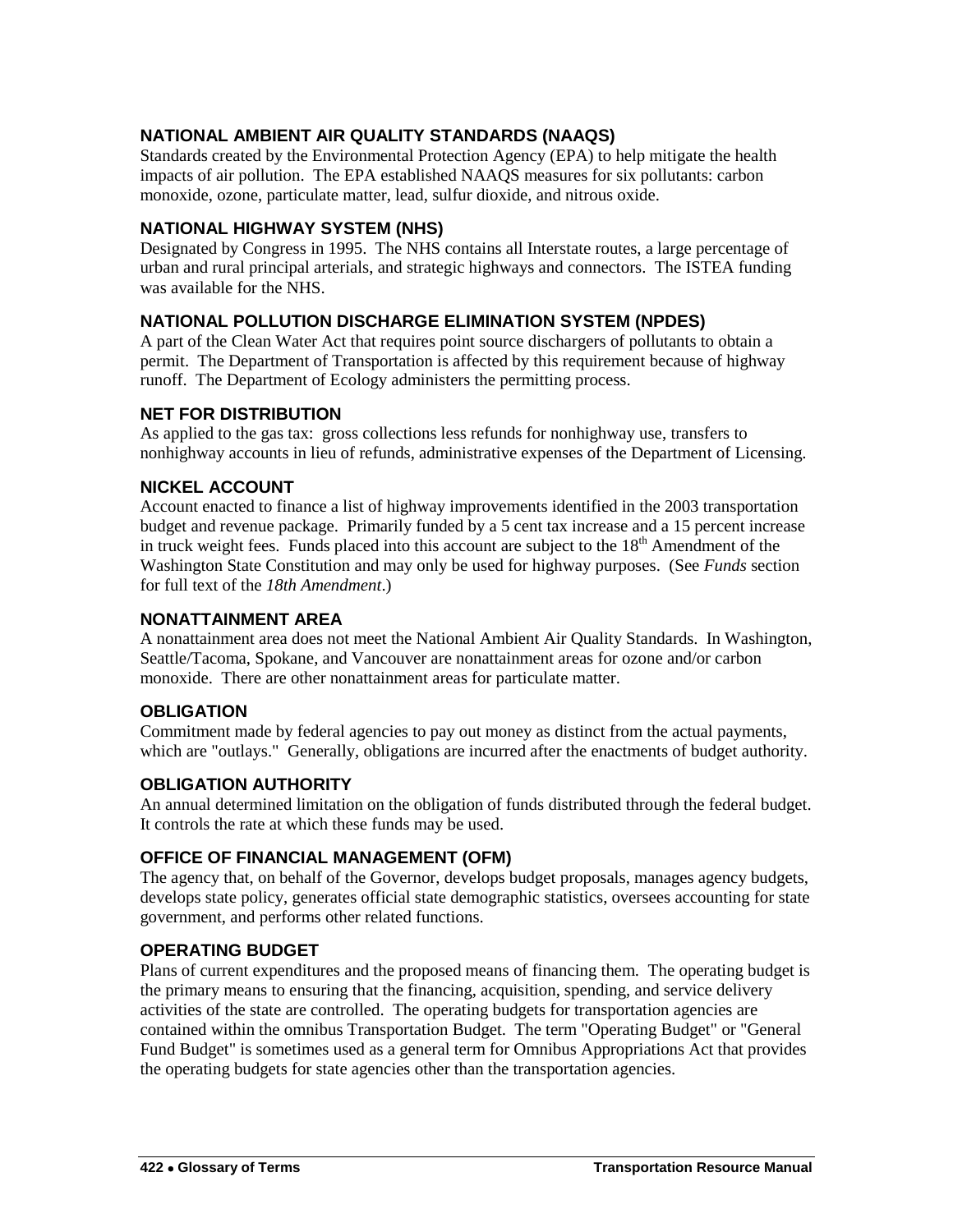## **PARATRANSIT**

A variety of smaller, often flexibly scheduled-and-routed transportation services using lowcapacity vehicles, such as vans. These services usually serve the needs of persons that standard mass-transit services would serve with difficulty, or not at all. Often, the patrons include the elderly and persons with disabilities.

## **PROVISO**

A clause in a legislative bill that sets out specific conditions or exceptions to the general law.

## **PUBLIC-PRIVATE PARTNERSHIPS (PPP/PPI)**

The Public Private Initiatives Act (PPI) enacted in 1993 and the Transportation Innovative Partnerships act of 2005 (Public Private Partnerships (PPP)) were enacted to provide flexibility for transportation projects to be financed using both public and private funds. This program is administered by the Department of Transportation. *(See Public Private Partnerships for chronology and program details).*

## **PUBLIC TRANSPORTATION BENEFIT AREA (PTBA)**

Jurisdiction established to provide transit services and is the predominant governing authority for local transit agencies. PTBAs are controlled by a board of elected officials from jurisdictions within the PTBA. Also known as transit districts and are distinguished from city or county transit departments by being separate governmental entities. RCW 36.57A

## **REGIONAL TRANSIT AUTHORITY (RTA)**

One of the agencies authorized by the state legislature to provide high capacity transportation. The RTA has that authority for King, Pierce and Snohomish counties. In 1997 the RTA board adopted the term "Sound Transit" as the popular name for the RTA.

#### **REGIONAL TRANSPORTATION INVESTMENT DISTRICT (RTID)**

A regional transportation government that may be formed in the region comprised of King, Pierce and Snohomish Counties. A regional plan including project lists and financing mechanism must be approved by voters of the region. The RTID legislation was passed in the 2002 Legislative Session.

#### **REGIONAL TRANSPORTATION PLAN**

A plan required of all Regional Transportation Planning Organizations (RTPOs) receiving funding for regional planning under the Regional Transportation Plan Program of the Growth Management Act.

## **REGIONAL TRANSPORTATION PLANNING ORGANIZATIONS**

Authorized by the Legislature in 1990 as part of the Growth Management Act. RTPOs are created by local governments to coordinate transportation planning among jurisdictions and to develop a regional transportation plan. Washington State provides funding and a formal mechanism that is available to all local governments (and not only those required to plan under GMA) and the state to coordinate transportation planning for regional transportation facilities. Currently, RTPOs are formed through voluntary associations of local governments within regions defined as at least one county with at least 100,000 population or at least three counties if the combined population is less than 100,000.

## **REVENUE ALIGNED BUDGET AUTHORITY (RABA)**

Authorized under TEA-21, RABA is the adjustment in federal funding made annually to the highway program, from FFY 2000 through FFY 2003 as a result of the adjustment in the firewall level for highways. The firewall level is adjusted to reflect revised receipt estimates (anticipated to be increases) for the Highway Account of the Highway Trust Fund. Then, adjustments equal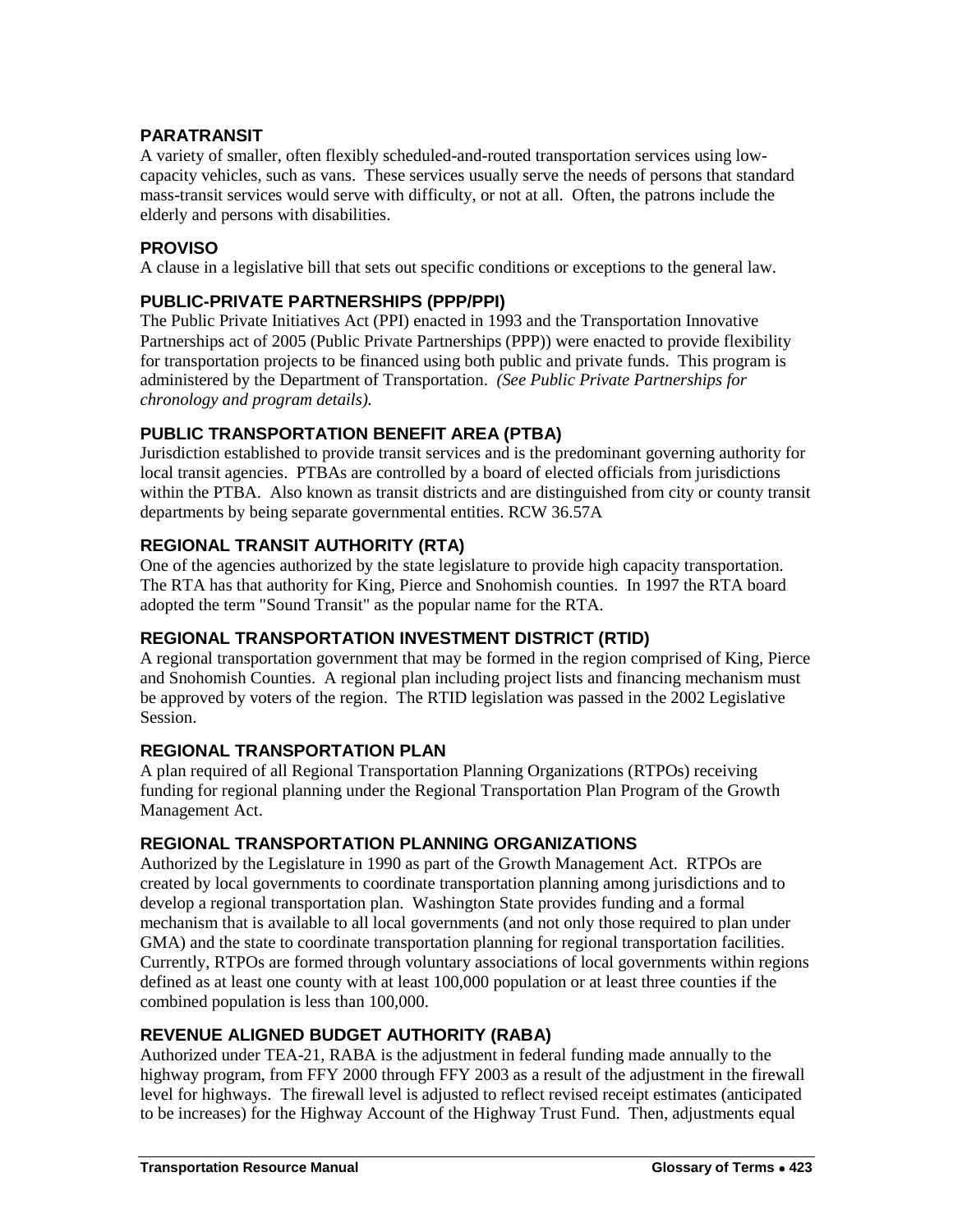to the firewall adjustment are made to federal-aid highway authorizations and obligation limitation for the fiscal year. Due to declining receipts the formula would have required adjusting federal transportation funding downward in 2002 and 2003; however, Congress authorized additional funding to make up the difference. The provision was not reauthorized when TEA-21 was temporarily extended.

## **REVOLVING FUND**

A fund provided to carry out a cycle of operations. The amounts expended from the fund are restored with earnings from operations or by transfers from other funds, so that it is always intact, in the form of cash, receivables, inventory, or other assets. Expenditures from revolving funds do not require direct appropriation authority; however, all revenue in the fund comes from accounts for which appropriation authority has been provided.

# **SAFETEA-LU**

Federal surface transportation legislation that succeeded TEA-21. Congress passed this legislation in 2005. It has an increased focus on safety and freight mobility. *(See Funding section for more details).*

# **STATE ENVIRONMENTAL POLICY ACT (SEPA)**

Requires the evaluation of environmental impacts associated with a project or agency action prior to approval. Its purposes are to make decision-makers aware of the environmental consequences of their actions and to involve the public and other interested parties in the analysis.

# **STATE INFRASTRUCTURE BANK**

A state or multi-state revolving fund that provides loans, credit enhancement, and other forms of financial assistance to surface transportation projects.

## **STATE TRANSPORTATION IMPROVEMENT PROGRAM (STIP)**

A short-term transportation planning document covering at least a three-year period and updated at least every two years. The STIP includes a priority list of projects to be carried out in each of the three years. Projects included in the STIP must be consistent with the long-term transportation plan, must conform to regional air quality implementation plans, and must be financially constrained (achievable within existing or reasonably anticipated funding sources).

# **STATE IMPLEMENTATION PLAN (SIP)**

A three-year investment strategy required at the state level that addresses the goals of the state long-range plan and lists priority projects and activities throughout the state.

# **SURFACE TRANSPORTATION PROGRAM (STP)**

One of the primary capital programs in federal surface transportation law. It provided flexibility in expenditure of "road" funds for nonmotorized and transit modes and for a category of activities known as transportation enhancements. It also broadened the definition of eligible transportation activities to include pedestrian and bicycle facilities and enhancement of community and environmental quality with 10 categories of activities.

## **TORT CLAIMS**

Regarding amounts provided in the budget, tort claims are payments for claims based on a grievance for which the state has been found to be legally responsible. A tort is a wrongful act other than a breach of contract for which a civil action for damages can be brought.

## **TRANSPORTATION BUDGET**

One of three state budget bills. Contains appropriations used to support state transportation programs. Most appropriated revenue is from transportation user fees.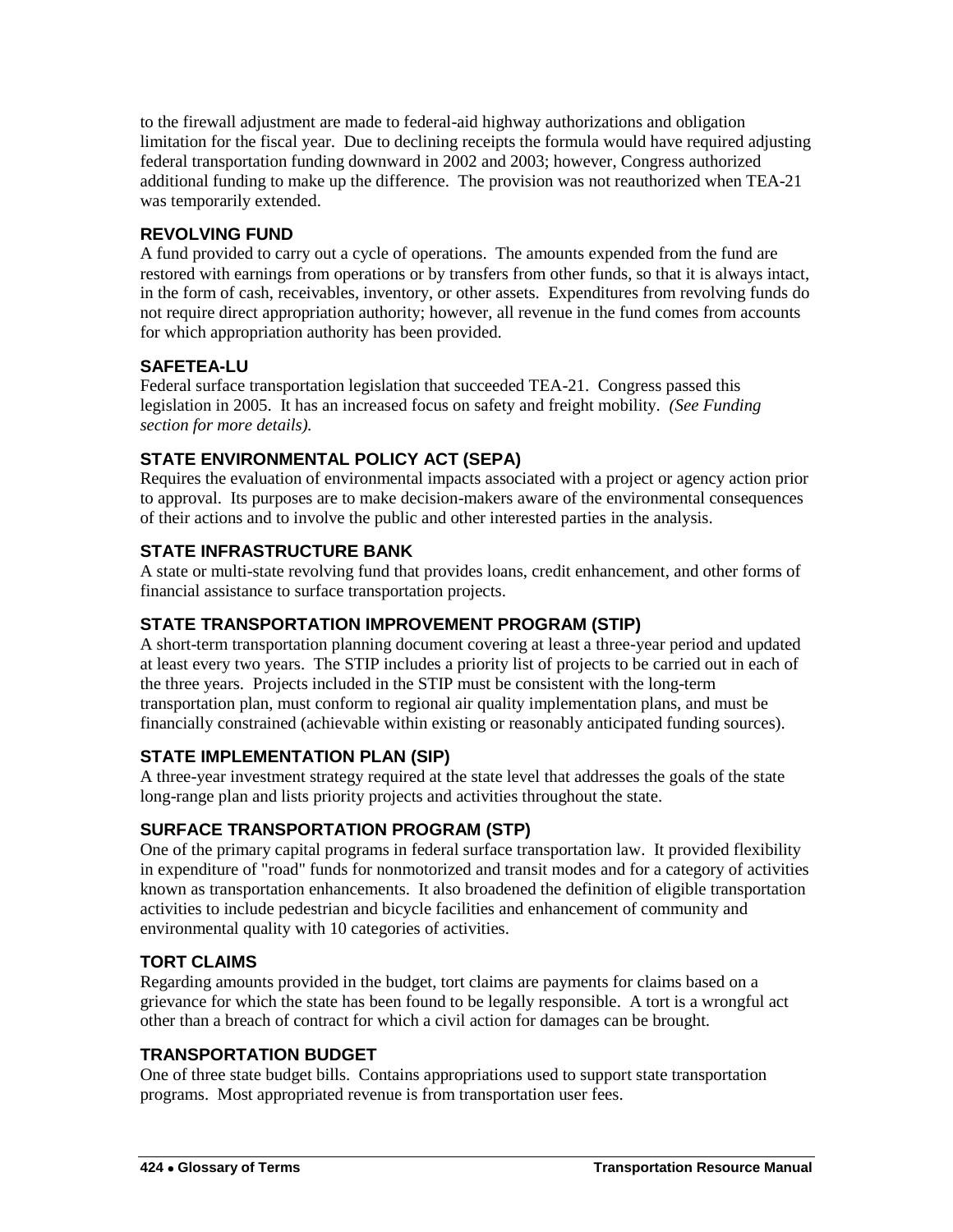## **TRANSPORTATION CONTROL MEASURES**

Implemented to enable nonattainment areas to meet their emissions goals. They can include TDM measures, parking policies and pricing, or other system improvements that reduce congestion.

## **TRANSPORTATION DEMAND MANAGEMENT (TDM)**

An effort to reduce the number of people traveling by single-occupant vehicles (SOV) by promoting non-SOV modes of transportation (e.g., carpools, vanpools, transit). TDM efforts may also discourage the use of SOVs by imposing tolls or taxes.

## **TRANSPORTATION EQUITY ACT FOR THE 21ST CENTURY (TEA-21)**

The federal surface transportation highway funding authorization act for federal fiscal years 1998-2003 (October 1, 1997 - September 30, 2003). Retained and built on most programs established under the previous legislation (see Intermodal Surface Transportation Efficiency Act of 1991 - ISTEA). New elements included guaranteed and protected spending levels (see Firewall and Revenue Aligned Budget Authority), increased spending, and a new way of addressing funding equity between states.

## **TRANSPORTATION FUND**

Fund that includes transportation accounts not restricted by the 18th Amendment of the State Constitution. The Multi-modal Account is part of the Transportation Fund.

## **TRANSPORTATION IMPROVEMENT PROGRAM (TIP)**

A three-year transportation investment strategy required under federal law. It is similar to the sixyear program required by state law, which addresses the goals of the long-range plans and lists priority projects and activities for the region. [At the state level, the TIP is also known as a state transportation improvement plan (STIP), not to be confused with a SIP. TIPs from all regions are incorporated in the STIP.]

## **TRANSPORTATION INFRASTRUCTURE FINANCE INNOVATION ACT (TIFIA)**

A federal credit program for projects of national significance that includes secured loans, loan guarantees, and lines of credit.

## **TRANSPORTATION MANAGEMENT AREA (TMA)**

Transportation Management Areas (TMAs) are large MPOs. Urbanized areas over 200,000 in population are automatically designated as TMAs and are subject to special planning requirements under federal surface transportation laws (e.g., ISTEA, TEA-21). Additional areas may be designated TMAs if the Governor and the MPO or affected local officials request designation. TMAs have greater project selection authority for transportation improvement projects using federal Surface Transportation Program funds, but must also develop Congestion Management Systems and are subject to triennial certification reviews by FHWA and FTA.

## **TRANSPORTATION PARTNERSHIP ACCOUNT (TPA)**

Expenditures from this account must be used only for projects or improvements identified as 2005 transportation partnership projects or improvements in the omnibus transportation appropriations act, including any principal and interest on bonds authorized for the projects or improvements. Funded by 2005 fuel tax increase.

## **TRANSPORTATION PERMIT EFFICIENCY AND ACCOUNTABILITY COMMITTEE (TPEAC)**

Formed in 2001 to examine opportunities to streamline environmental permitting of transportation projects including developing a pilot process for projects, a one-stop permit decision-making process for projects of statewide significance, and a programmatic permitting